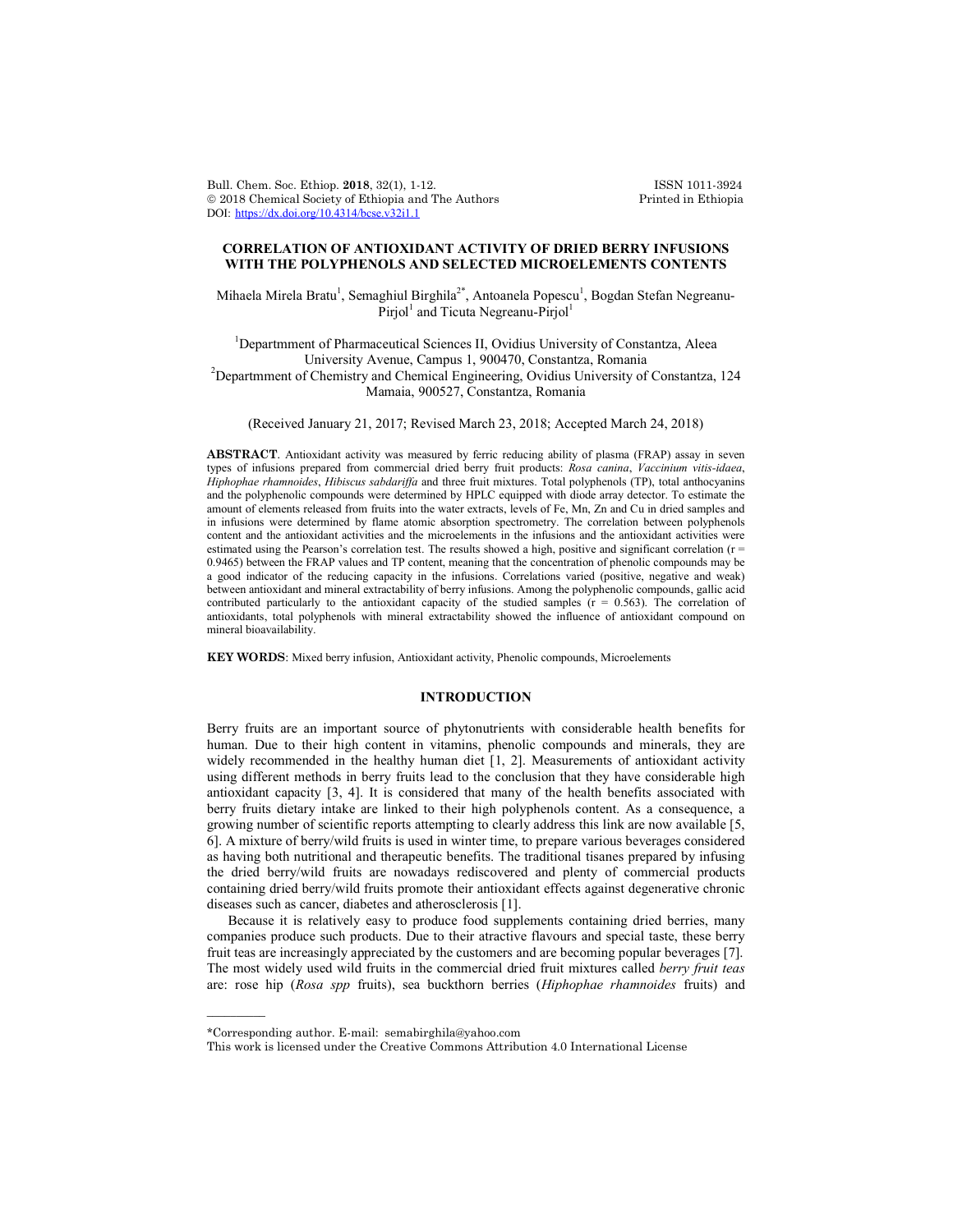lingonberries (*Vaccinium vitis-idaea* fruits). Also, in all those products added are *Hibiscus sabdariffa* calyces due to their high anthocyanins and organic acids content, which render to the infusion a purple red color as well as a sour fruity taste.

There are some studies regarding the amount of phenolic antioxidants in the berry fruit teas [8, 9]. However, there are not enough studies which determine the chemical composition mainly in bioactive molecules and selected microelements and to demonstrate the antioxidant potential of the infusions prepared and ingested by people [10]. Studies regarding the amount of mineral elements together with phenolic compounds and antioxidant activities were performed only in other popular herbal teas [11], but not in the berry fruits infusions.

The aims of the present work was to asses the health benefits of the berry fruit teas infusions by: (i) quantifying the phenolic compounds; (ii) measuring the antioxidant activities; (iii) evaluating the amount of elements released from fruits into the water extracts. Correlations between different groups of phenolic compounds content and antioxidant activity as well as between some microelements and antioxidant activity could clarify the role of those molecules and ions in the protection against oxidative factors.

## **MATERIALS AND METHODS**

## *Chemicals*

All phenolic standards and solvents used in this work were of HPLC - grade (purity  $> 99\%$ ). Water, methanol, ethanol, and acetonitrile were purchased from Sigma Aldrich (Steinheim, Germany), 2,4,6-tripyridyl-s-triazine (TPTZ) and Folin-Ciocalteu reagents were obtained from Merck (Darmstadt, Germany). The phenolic standard containing gallic acid, 3-methyl gallic acid, caffeic acid, *p*-coumaric acid, ferulic acid, resveratrol, ellagic acid and cinamic acid was purchased from Sigma Aldrich (Steinheim, Germany). Standard solutions of Fe, Mn, Cu and Zn were prepared from 1000 mg element  $L^{-1}$  atomic absorption standard solutions (Merck Darmstadt, Germany).

# *Tea samples and preparation*

Seven commercial berry fruit teas were purchased from local market (Table 1). Prior to analysis, each of the sample was homogenized and ground into fine powder using a laboratory mixer. In order to simulate the ordinary household preparation conditions, tea infusions were prepared according to the instructions provided on the packaging. Tea infusions were prepared by boiling 80 mL of deionized water and pouring the boiling water over 2 g of the sample into a standardized Erlenmeyer flask. The tea infusion was stirred with a glass rod to ensure proper wetting, covered and steeped for 10 min (according to the producer's instructions). Subsequently, the steeped infusion was filtered through of  $5 \mu m$  filter paper into a volumetric flask and diluted with deionized water to 100 mL. For HPLC detection of phenolic compounds in the infusions, the samples were filtered using  $0.45 \mu m$  (Millipore - Sigma) filters before injecting into the columns.

## *Total anthocyanins determination*

The total anthocyanins (ACN) were determined using the pH-differential method described by Giusti and Wrolstad [12]. Absorbencies were read at 510 nm for ACN content and 700 nm for haze correction using an UV-Visible spectrophotometer (Jasco V-630). Concentration of total anthocyanins was calculated as cyanidin-3-glucoside/100 mL infusion. The difference in absorbance values at pH 1.0 and 4.5 was directly proportional to ACN concentration. The pH of infusions was measured potentiomertically with a pH meter (WTW Inolab Level 1, Wielheim, Germany).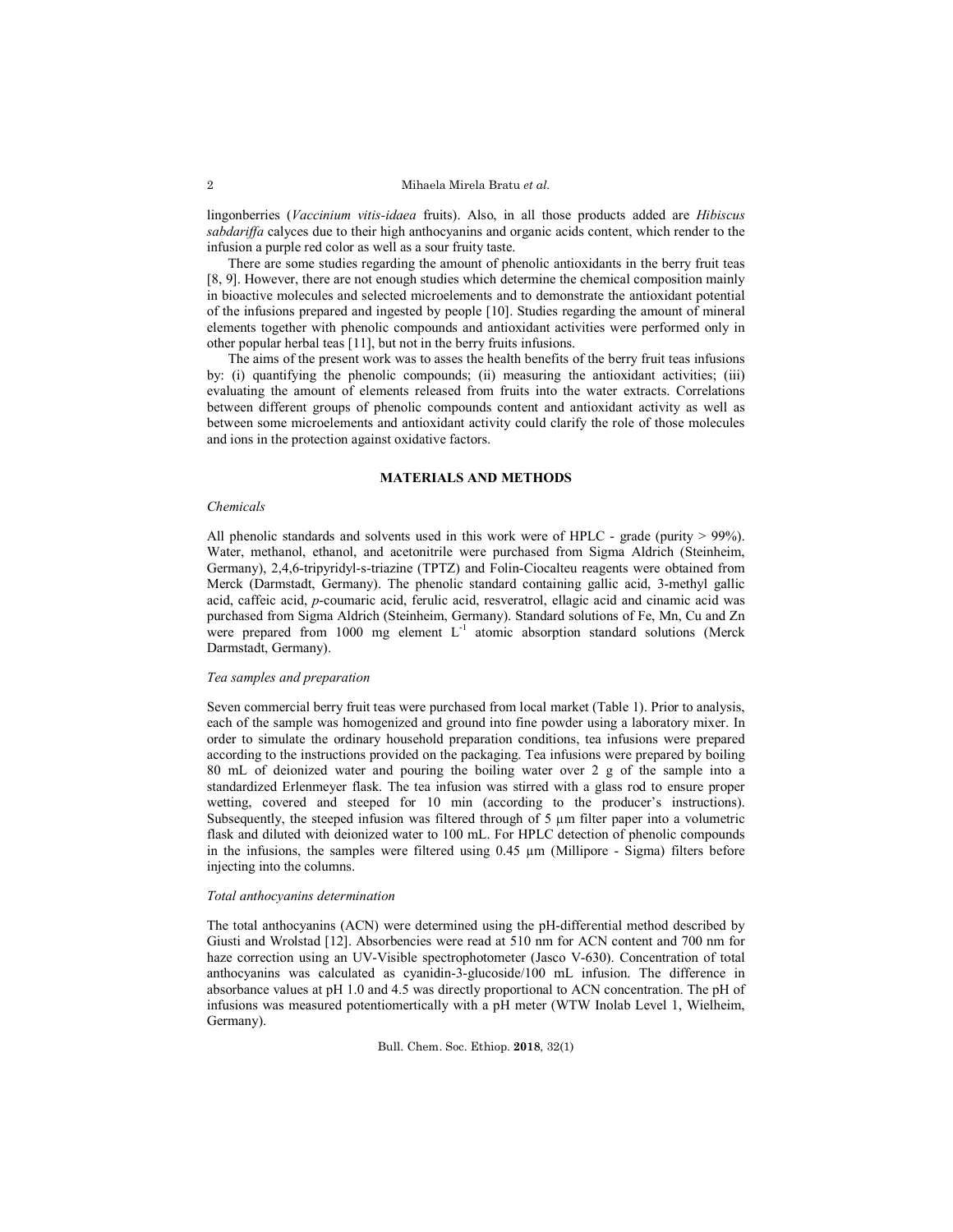3

Table 1. Berry fruit teas.

| Sample   | Code | Sample description                                                                                                                                                                                                                                        |
|----------|------|-----------------------------------------------------------------------------------------------------------------------------------------------------------------------------------------------------------------------------------------------------------|
| Sample 1 | BT1  | Dried rose hip (Rosa spp fruits)                                                                                                                                                                                                                          |
| Sample 2 | BT2  | Dried lingonberries (Vaccinium vitis-idaea fruits)                                                                                                                                                                                                        |
| Sample 3 | BT3  | Dried sea buckthorn berries (Hiphophae rhamnoides fruits)                                                                                                                                                                                                 |
| Sample 4 | BT4  | Hibiscus sabdariffa dried calyces                                                                                                                                                                                                                         |
| Sample 5 | BT5  | A product with commercial name "bilberries tea" which, according to the<br>label contains: min. 60% berry fruits (aronia, black currant, apple, rose hip,<br>raspberry), Hibiscus calyces and 2% bilberries                                               |
| Sample 6 | BT6  | A product with commercial name "berry fruits tea" which, according to the<br>label contains: min. 46% berry fruits (aronia, black currant, rose hip,<br>raspberry, bilberry, blueberry), Hibiscus calyces, apples                                         |
| Sample 7 | BT7  | A product with commercial name "Carpathian fruits" which, according to<br>the label contains a min. 60% berries mixture (aronia, black currant, apple,<br>rose hip, bilberry, raspberry, strawberry, wild strawberry, sweet cherry),<br>Hibiscus calvces. |

### *Determination of total phenolic content*

The total phenolic content was determined using the Folin-Ciocalteu reagent according to Singleton method [13]. Gallic acid was used as a calibration standard and results were expressed as gallic acid equivalents (mg GAE/100 mL infusions). For this purpose, an aliquot (1 mL) of infusion was added to 1 mL of the Folin-Ciocalteu reagent (diluted 1:1 with distillated water) and then add to 25 mL with distillated water (solution B). 1 mL of solution B was mixed with 20% sodium carbonate solution till 5 mL total volume. After 40 min storage in the dark, at room temperature, the absorbance was measured at 725 nm, versus prepared blank, using Jasco V-630 UV-VIS Spectrophotometer (Japan). The correlation equation constructed with gallic acid (1 to 10 mg L<sup>-1</sup>) was y = 0.0794x - 0.0055 ( $R^2$  = 0.9991) and the limit of detection was 3.26 mg L<sup>-1</sup>.

### *Determination of phenolic compounds by HPLC*

Chromatograhic analyses of common phenolic compounds were performed on an Agilent 1200 HPLC system, equipped with a diode array detector (DAD), quaternary pump, and an autosampler (Agilent Technologies, Santa Clara, CA, USA), using a reference method (USP 30-NF25, 2007), [14].

Phenolic acids were separated on a Zorbax XDB C18 analytical column (250 mm x 4 mm, i.d. 5  $\mu$ m size) maintained at 35 °C. The mobile phase used in the analysis consisted of 0.1 % phosphoric acid in water (solvent A) and acetonitrile (solvent B). The solvent gradient conditions for phenolic compounds in volume ratio were as following: 0-13 min 10% B, 13-14 min 22% B, 14-17 min 40% B, 17-17.5 min 10% B and 17.5-22 min 10% B.

The injection volume was 20  $\mu$ L and the flow rate was 1.5 mL/min and the chromatogram was recorded at 310 nm. Calibration curves were built for each of the compounds by injecting the standards at six different concentrations. DAD response was linear for all phenolic acids within the calibration range of  $0.22 - 0.50$  mg mL<sup>-1</sup>, with correlation coefficients exceeding 0.9953. The results were expressed as mg/100 mL infusion. The identification of phenolic compounds was performed by comparison of retention times and diode array spectral characteristics with standards and the quantification was based on the peak area calculation.

## *Antioxidant capacity*

*Ferric reducing antioxidant power (FRAP) assay*. The ferric reducing antioxidant power (FRAP) assay was performed according to Benzie *et al.* [15] method. FRAP reagent was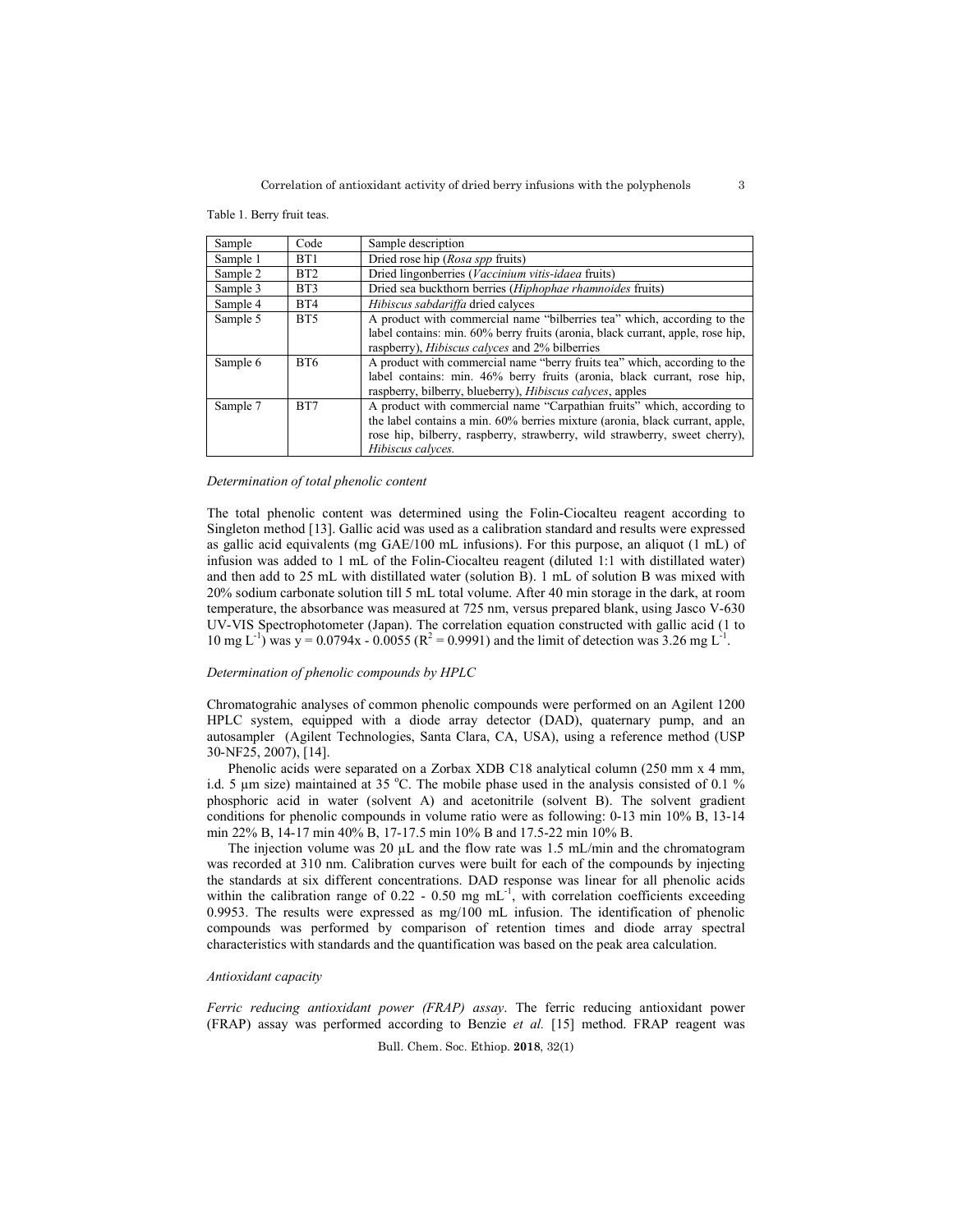prepared by mixing 2.5 mL 10 mM TPTZ (2,4,6-tripyridyl-s-triazine) in 40 mM HCl and 2.5 mL of 300 mM acetate buffer ( $pH = 3.6$ ) and 2.5 mL of 20 mM FeCl<sub>3</sub>·6H<sub>2</sub>O. The FRAP reagent was added to 1 mL of each extract and the mixture was shaken. Reagent blank was prepared by adding 1 mL of water instead of fruit tea. Absorbance readings of tea samples and the reagent blank were taken after 4 min, at 593 nm using an UV-Visible spectrophotometer (Jasco V-630). The antioxidant activity was calculated from calibration curve ( $y = 0.6721x - 0.0086$ ) with a range 0.1 - 1.2 mM FeSO<sub>4</sub>/L and with good linearity ( $R^2 = 0.9998$ ). The results, obtained from triplicate analyses, were expressed in mM FeSO4/L infusion.

## *Determination of microelements content*

In order to evaluate the amount of microelements released into the water extracts, mineral elements in dried fruits and the infusions were analysed.

*Preparation of samples*. For the determination of the mineral content in berry fruits, homogenized material (5 g each) was processed by the dry-ashing method [16, 17]. Powdered samples, with three replicates taken from each material, were accurately weighed and placed each in a porcelain crucible, and few drops of concentrated nitric acid was added to the aid ashing. The dry-ashing process was carried out in a muffle furnace by stepwise increase of the temperature up to 550  $\degree$ C and the samples left to ash at this temperature for 6 h. The ash was kept in desiccators and then rinsed with 3 M hydrochloric acid. The ash suspension was filtered into a volumetric flash (50 mL) through Whatman filter paper and the volume was made up to the mark with hydrochloric acid. For the infusions, the samples were filtered and evaporated to dryness and residue was prepared as above for the dry material.

*Preparation of standards and analysis of samples*. Working standards of Fe, Mn, Cu and Zn were prepared by diluting concentrated stock solution of 1000 mg  $L^{-1}$  with 0.25 mol  $L^{-1}$  nitric acid. Calibration curves were obtained by plotting absorbencies of working standards, determined in the same experimental conditions. Measurements of all of the above mentioned elements were determined in triplicates using a high resolution atomic absorption spectrometer ContrAA 700 (Analytik Jena AG, Germany) in an air-acetylene flame using a continuum radiation source. All calibration curves had linear correlation coefficients  $(R^2)$  higher than 0.998, indicating good linearity. Limits of detection (LOD) of each studied element were calculated as three times the standard deviation of ten measurements of independent reagent blank solutions. These values were 0.0086, 0.0008, 0.023 and 0.072 mg  $L^{-1}$  for Fe, Mn, Cu and Zn, respectively. Recoveries were calculated as differences in metals content in spiked and un-spiked samples relative to the spiked level. The recovery studies, with results between 94% and 97%, indicated the accuracy of the method.

#### *Statistical analysis*

All results were expressed as mean  $\pm$  standard deviation (SD) of triplicate determinations. These evaluations were performed by one way ANOVA and statistical significance by Student's t test was carried to test any significant difference among means. The correlation values were assessed using Pearson correlation. Differences at  $p < 0.05$  were considered significant.

## **RESULTS AND DISCUSSION**

## *Anthocyanins content*

The determination of total anthocyanins (ACN) was performed by pH-differential method and the results are shown in Table 2.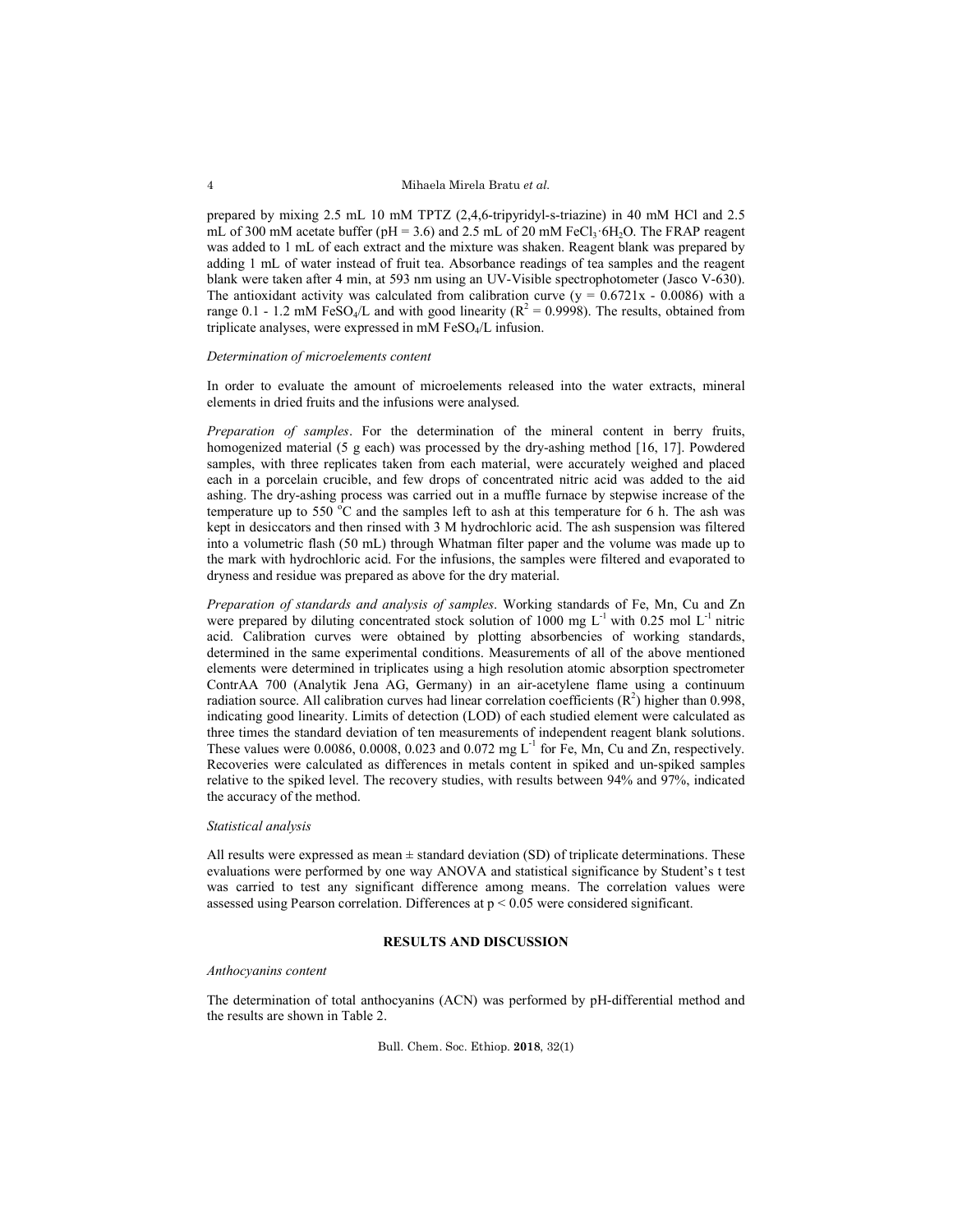|                 |      | Total anthocyanin (mg C3GE/100) | Total phenolic              | FRAP assay                |
|-----------------|------|---------------------------------|-----------------------------|---------------------------|
| Sample          | pH   | mL infusion)                    | $(mg T A/100 mL)$ infusion) | (mM FeSO <sub>4</sub> /L) |
| B <sub>T1</sub> | 3.50 | $0.038 \pm 0.03$                | $89.70 \pm 10.4$            | $19.45 \pm 0.78$          |
| BT2             | 2.62 | $0.200 \pm 0.04$                | $25.46 \pm 0.96$            | $2.31 \pm 0.42$           |
| BT3             | 2.72 | $0.050 \pm 0.01$                | $12.95 \pm 0.84$            | $4.05 \pm 0.25$           |
| BT4             | 2.17 | $7.438 \pm 0.49$                | $25.14 \pm 0.34$            | $5.37 \pm 0.21$           |
| BT5             | 2.32 | $11.94 \pm 0.36$                | $18.72 \pm 2.43$            | $6.97 \pm 0.01$           |
| BT6             | 2.36 | $9.072 \pm 0.06$                | $16.47 \pm 0.03$            | $5.56 \pm 0.26$           |
| BT7             | 2.45 | $9.267 \pm 0.06$                | $18.67 \pm 3.78$            | $5.26 \pm 0.03$           |

Table 2. pH, total anthocyanins (ACN), total phenolic (TP) and antioxidant capacity (FRAP) of berry fruit infusions  $(±$  standard deviation).

The highest ACN content was determined for mixed fruit infusions, from 9.072 to 11.94 mg C3GE/100 mL. BT1 and BT3 infusions exhibited the lowest anthocyanins content of 0.038 and 0.050 mg C3GE/100 mL. Due to limited information available in the literature on the ACN content in berry teas infusions, we could compare our results only with those obtained by other authors on berry fruits or juices. Comparing ACN content reported for raspberry and blackberry [18], and for raspberry juice [19], the average ACN content in the studied infusions was much lower (5.43 mg C3GE/100 mL). This is probably due to the fact that fruit juices are produced from fresh fruits, while fruit tea production includes some processing steps that may result in the degradation of anthocyanins. Taking into account the pH range of the infusions (2.17 - 3.50), we could reasonably suppose that the anthocyanins are in their flavylium cation form, which contribute to the purple, red and yellow colors of the infusions, are stable and do not turn into other flavonoid compounds.

# *Total polyphenols and phenolic compositions*

Table 2 presents the total polyphenolic content (TP) and the antioxidant capacity (FRAP) determined for the seven types of berry fruit infusions. The highest TP content was determined for BT1 infusion (89.69 mg/100 mL GAE) followed by BT2 and BT4 infusions (25.45 and 25.13 mg/100 mL GAE), while BT3 sample showed the lowest TP content (12.00 mg/100 mL GAE). There is a 7.5 fold difference between the highest and the lowest considered infusion in terms of total polyphenolic content.

In comparison with the TP content reported by other authors in mixture fruit infusions (from 323.4 to 1549 mg/L GAE) [20], or juices (642.1 mg/L in raspberry fresh juice [19], the average TP content of our studied infusions was much lower (29.59 mg/100 mL GAE). The differences may be related to the cultivars, environmental conditions, fruit maturity and drying procedures, which can lead to the degradation of phenolic compounds.

Seven phenolic acids including two hydroxybenzoic acids (gallic, 3-methyl gallic) and five hydroxycinnamic acids (chlorogenic, cinnamic, caffeic, *p*-coumaric, ellagic) were identified by comparison with the retention times of standards under identical conditions (Table 3). Typical HPLC-DAD chromatograms for standard compounds (a) and phenolic compounds in *Vaccinium vitis-idaea* infusions (b) are presented in Figure 1. The quantitative data were calculated from their respective calibration curves and amounts of identified phenolic compounds by chromatographic method are summed up in Table 4.

In all the infusions prepared from a single fruit/flower species (samples 1-4) the phenolic compounds detected using HPLC were lower than literature reported for fresh fruits [21-24].

Generally, the amount of various polyphenolic compounds detected in the commercial mixtures was lower than in the infusions prepared from single plant product (samples 1-4). The fact is sustained also by the total polyphenolic content (Table 2) which shows that samples 5-7 contains lower amounts of polyphenolic compounds than the infusions prepared from rose hip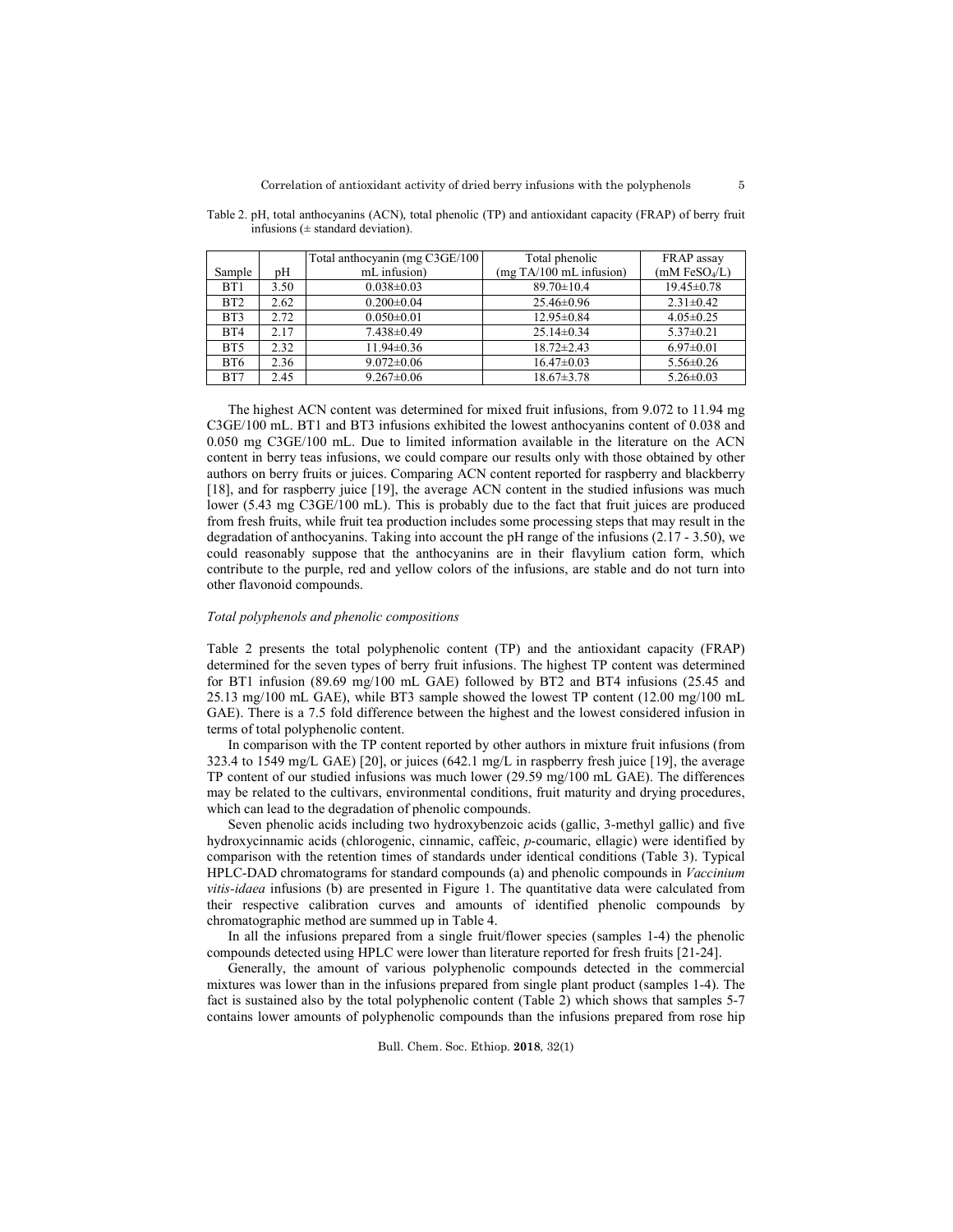and *Hibiscus.* Even those infusions contain less polyphenols, their antioxidant activities were remarkable (Table 3), probably due to other undetected compounds or to the synergic effect of mixture compounds.

Table 3. HPLC determination of individual phenolics in studied infusions. Values are expressed as means in mg/100 mL  $\pm$ SD (n = 3).

| Tea            | Gallic acid       | 3-Methyl<br>gallic acid             | Chlorogenic<br>acid | Caffeic acid             | $p$ -coumaric<br>acid | Ellagic acid      | Cinnamic<br>acid  |
|----------------|-------------------|-------------------------------------|---------------------|--------------------------|-----------------------|-------------------|-------------------|
|                |                   | $4.052\pm0.015$ 0.017 $\pm0.016$    |                     | $0.117 \pm 0.002$        |                       |                   |                   |
| $\overline{2}$ |                   | $1.772 \pm 0.023$ 0.017 $\pm 0.017$ | $0.217 \pm 0.003$   | $0.038 \pm 0.003$        |                       | $0.583 \pm 0.015$ | $0.516 \pm 0.009$ |
| 3              |                   | $1.766 \pm 0.017$ 0.012 $\pm$ 0.012 | $0.132 \pm 0.003$   |                          |                       |                   |                   |
| 4              | $4.577 \pm 161$   |                                     | $1.730 \pm 0.006$   | $\overline{\phantom{a}}$ | $0.132 \pm 0.001$     |                   |                   |
| 5              | $1.170 \pm 0.074$ |                                     | $1.565 \pm 0.006$   |                          |                       |                   |                   |
| 6              | $1.029 \pm 0.036$ |                                     | $1.423 \pm 0.009$   | $0.016 \pm 0.002$        |                       |                   |                   |
| $\mathcal{L}$  |                   |                                     | $1.324 \pm 0.003$   | $0.033 \pm 0.001$        |                       |                   |                   |

- not detected.

Tabel 4. Retention time of phenolic compounds standard.

| Compound             | Retention time $(min)\pm SD$ |
|----------------------|------------------------------|
| Gallic acid          | $0.990 \pm 0.025$            |
| 3-Methyl gallic acid | $2.606 \pm 0.008$            |
| Chlorogenic acid     | $3.501 \pm 0.015$            |
| Caffeic acid         | $4.598 \pm 0.036$            |
| Vanillin             | $6.919 \pm 0.051$            |
| $p$ -Coumaric acid   | $7.187 \pm 0.019$            |
| Ferulic acid         | $8.565 \pm 0.058$            |
| E-Resveratrol        | $14.467 \pm 0.017$           |
| Ellagic acid         | $15.30 \pm 0.027$            |
| Z-Resveratrol        | $15.75 \pm 0.058$            |
| Cinamic acid         | $15.867 \pm 0.007$           |

### *Antioxidant activity*

In addition to anthocyanins, other compounds (flavonoids, phenolic acids, vitamins) can contribute to the protective effect against damage of cells. Since the antioxidant capacity of individual dietary compound cannot always be evaluated, the determination of total capacity allows a more realist evaluation of the potential protective effect of a food.

Several methods have been developed to evaluate the total antioxidant capacity of fruits and vegetables. One of this is FRAP assay, which is a simple, convenient and reproducible method that is now widely employed in the antioxidant studies of food samples, plant extracts and beverages [25]. The antioxidant capacity of studied infusions varied considerably ( $p < 0.05$ ) and range from 2.31 to 19.45 mM FeSO4/L (Table 2). The order of FRAP values was as follows: *Rosa* canina dried fruits (BT1) > mixtures of dried berries (BT5, BT6, BT7) > *Hibiscus sabdariffa* dried calyces (BT4) > *Hiphophae rhamnoides* fruits (BT3) > *Vaccinium vitis-idaea* fruits (BT2).

These results indicate that the antioxidants present in the rose hip infusion (BT1) are in the highest amount, which is in agreement with the total polyphenolic compounds content found in this type of infusion. Buricova *et al.* [26] determined the antioxidant activity of 17 Czech medicinal plants. The authors found a good antioxidant activity in the watery and ethanol extracts of blueberry fruits by DPPH method (34.2 and 14.9 AA mg/g). Contrary to these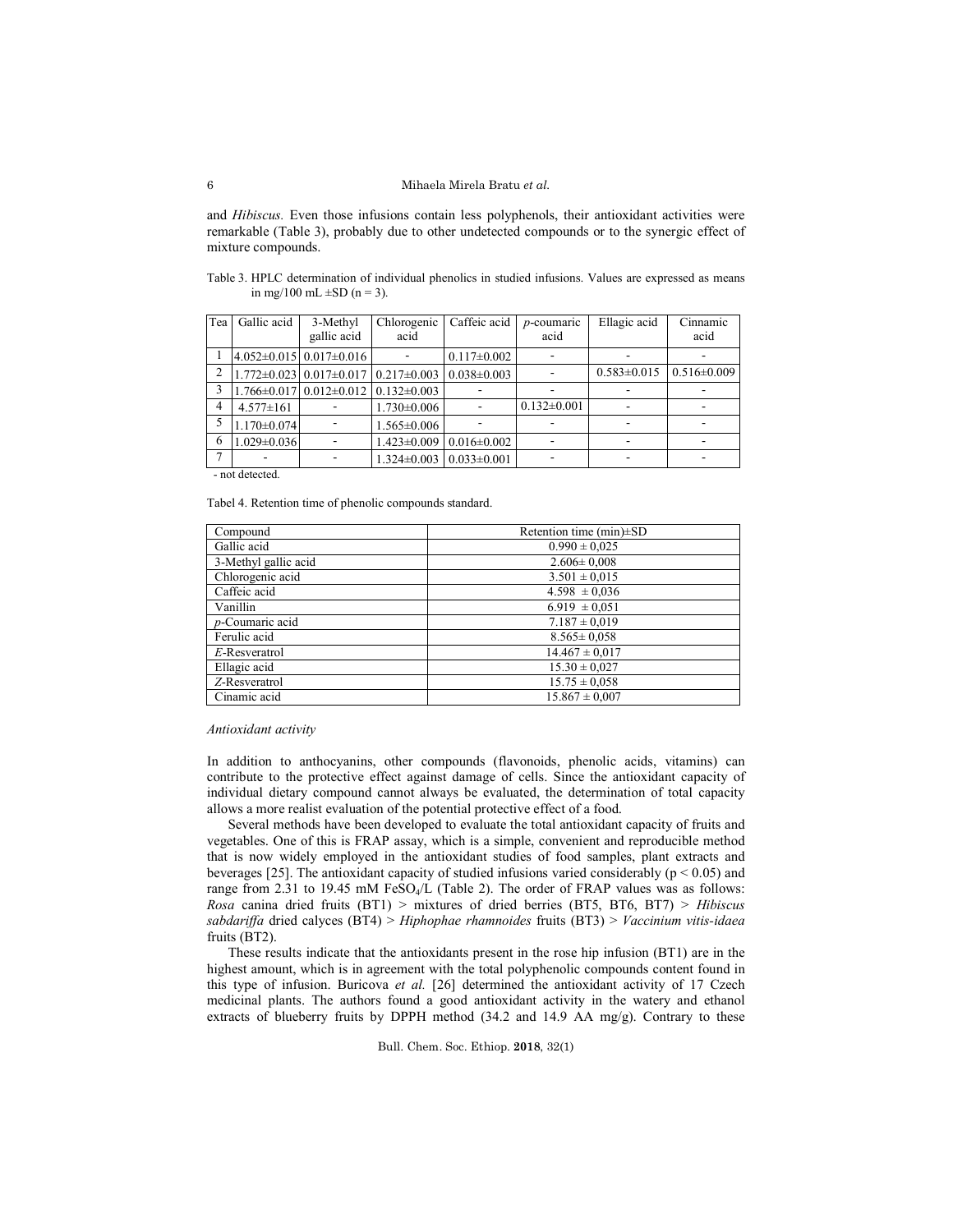results, in our study the berry fruits were found to contain low to moderate amounts of polyphenols and have low to moderate antioxidant activities, with significant variations from each other.



Figure 1. Typical HPLC-DAD chromatograms: (a) standard polyphenols and (b) phenolic compounds in *Vaccinium vitis-idaea* infusions.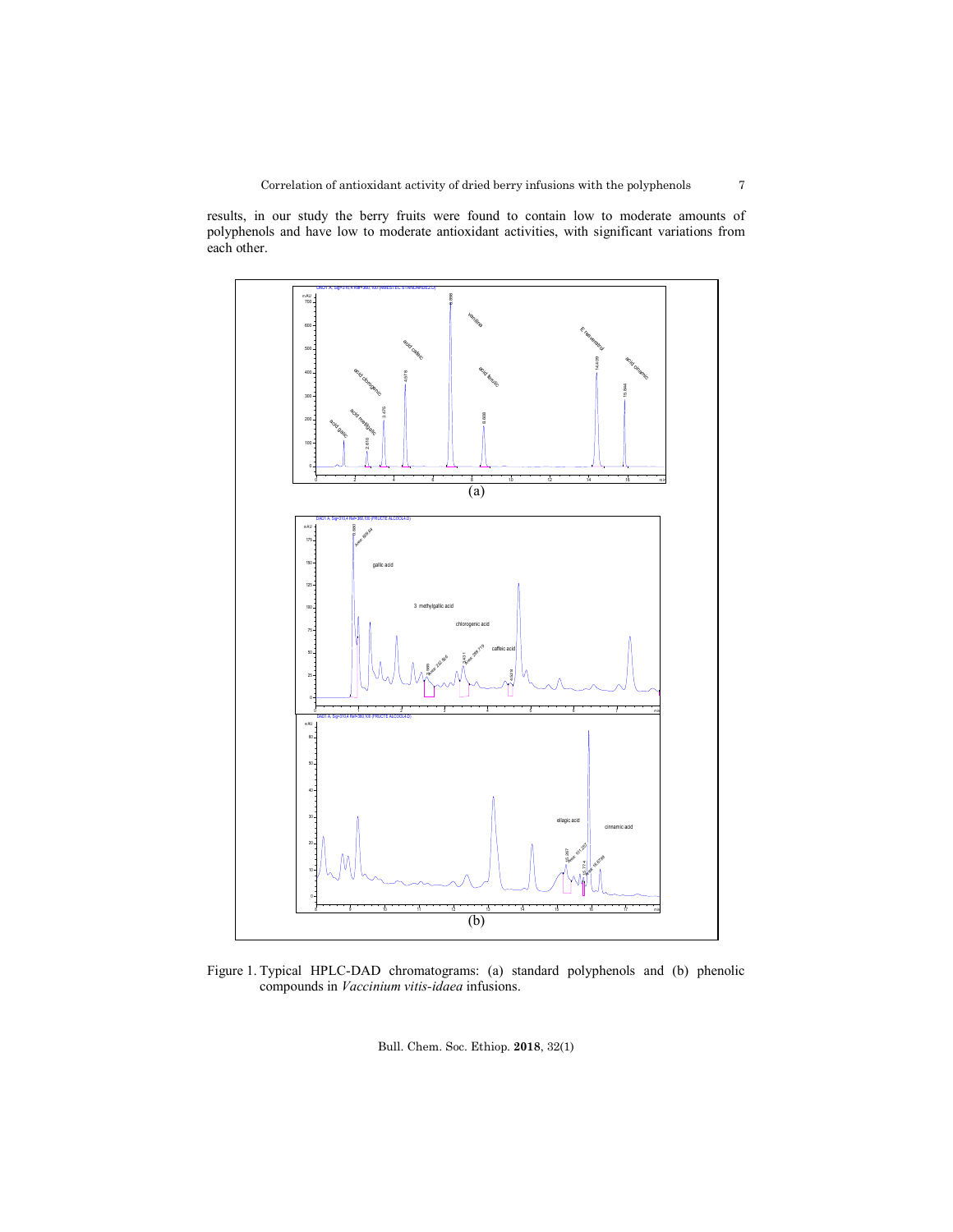### Mihaela Mirela Bratu *et al.*

It is known that the antioxidant activity of fruits is influenced by their phenolic composition [27]. In order to evaluate the contribution of phenolic compounds to the antioxidant activity of berry infusions, correlation coefficient was calculated. These was a strong, positive and significant correlation ( $r = 0.9465$ ) between the FRAP values and TP content meaning that the concentration of phenolic compounds may be a good indicator of the reducing capacity in the infusions. Instead a lower, positive and not significant correlation was found between FRAP and ACN  $(r = 0.209)$ . These results could indicate that other compounds, such as vitamin, unquantified phenolics, could be contributing to the antioxidant capacity of these infusions [28, 29]. The highest reducing capacity was found in rose hip (BT1) infusion (19.45 mM FeSO $_4$ /L) and the lowest in BT2 (2.31 mM  $FeSO<sub>4</sub>/L$ ). The average reducing capacity of the seven studied berry fruit infusions was  $6.99$  mM FeSO<sub>4</sub>/L. As in other several studies [30-33], we found a quite good correlation between antioxidant activities measured by FRAP assay and the total polyphenolic content of the samples, which indicate that the polyphenols considerably contribute to total antioxidant capacity.

Significant positive correlation ( $p \le 0.05$ ) was found between the results of antioxidant assays (FRAP) and gallic acid (Pearson correlation,  $r = 0.563$ ). The correlation coefficients between the other phenolic compounds and antioxidant activity were weak. Our results indicated that this compound contributed particularly to the total antioxidant capacity of the studied samples. This can be attributed to the structure of gallic acid characterized by the presence of several hydroxy groups, which exhibit a greater ability to donate a hydrogen atom and to support the unpaired electron.

# *Total and extractable microelements*

It is well-known fact that plant species commonly used to prepare popular beverages (tisane, herbal tea) contain certain micro-elements and macro-elements, having as main source the soil and its profile. Therefore, their microelements concentrations in these beverages may vary with the fruit species, its preferential absorbability of the element, mineral composition of the soil in which the plant was grown and the climatic conditions [34]. On the other hand, the technology of the beverage processing, as well as the pH value of the extraction phase can influence the concentration of metals in the final product [35].

All the microelements which were measured in our study are of major importance for human health [36, 37]. The results presented in Table 5 showed significant varietal ( $p < 0.05$ ) differences in microelement content and extractability. The concentration of iron in dried fruits ranged from 3.97 mg/100 g in BT1 to 104.50 mg/100 g in BT4. Compared with the fresh berry fruits, the teas had higher content of iron, including strawberries (12.15  $\mu$ g/g) and lingonberries (17 µg/g) [38]. Despite the higher amount of Fe found in berry fruit teas in this study, the bioavailability of this element is very low. Only 0.30 - 6.79% of the total iron of berry teas studied was available for absorption. This could be attributed to the fact that the presence of polyphenols is usually associated with low extractability of minerals [39].

The copper content in dried fruits ranged from 0.84 mg/100 g in the BT3 sample to 2.38 mg/100 g in mixture sample (BT5). The extractability study indicated that only 1.38 - 38% from the total copper is available for absorption. Copper content of infusions varies significantly ( $p <$ 0.05), BT5 showing the highest percentage of extractability and BT1 the lowest one.

The zinc content of the dried fruits varied from 2.52 mg/100 g in BT1 to 14.34 mg/100 g in BT4 sample. On the other hand, Zn extractability of infusions varied significantly ( $p < 0.05$ ) and ranged between 3.84% and 38.61%. Although BT3 had the lowest Zn content it showed the highest extractability. In contrast, the mixtures which had the highest Zn values, showed lowest extractability. This low extractability could be due to the presence of antinutritional factors such as polyphenols and flavonoids in berry infusions.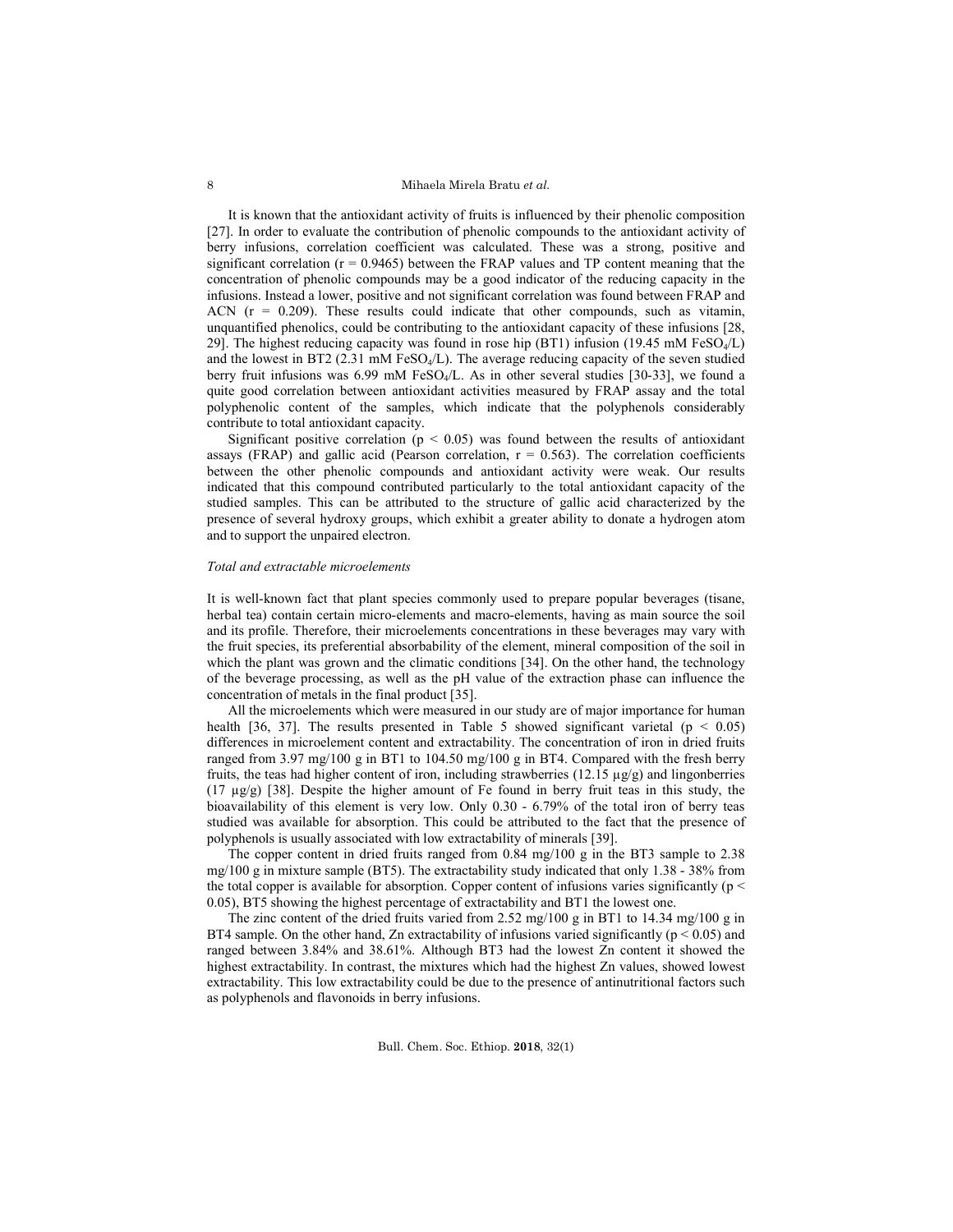Manganese content of berry fruit teas ranged between  $3.60 \text{ mg}/100 \text{ g}$  and  $83.98 \text{ mg}/100 \text{ g}$ , the highest Mn content was found in BT4, whereas the lowest content was observed in BT4 sample. Manganese extractability in berry tea varieties were significantly different ( $p < 0.05$ ) and were within the range of 6.67- 47.83%, the *Hibiscus sabdariffa* infusion, having the highest level of Mn.

Regarding the extractability of microelements in berries fruit teas, according to their average extraction percentage, they can be ranged in the following order:  $Mn > Zn > Cu > Fe$ . Generally, with the exception of Mn, which present a moderate extractability, lower extractability was observed in the majority of microelements [40].

|  |  |  |  | Table 5. Total $(mg/100 g)$ and extractability $(\%)$ of microelements of different berry fruit teas. |  |  |  |  |  |  |  |
|--|--|--|--|-------------------------------------------------------------------------------------------------------|--|--|--|--|--|--|--|
|--|--|--|--|-------------------------------------------------------------------------------------------------------|--|--|--|--|--|--|--|

| Tea | Mn                   |                                 | Fe                                                                                              |                              |                                           | Cu              | Zn               |                  |  |
|-----|----------------------|---------------------------------|-------------------------------------------------------------------------------------------------|------------------------------|-------------------------------------------|-----------------|------------------|------------------|--|
|     | mg/100 g             | $\%$                            | mg/100 g                                                                                        | $\%$                         | mg/100 g                                  | $\%$            | mg/100 g         | $\%$             |  |
|     | BT1134.64±2.39       | 12.28±0.42 3.97±0.76            |                                                                                                 | $0.30\pm0.08$ 1.73 $\pm0.04$ |                                           | $1.38 \pm 0.41$ | $2.52 \pm 0.07$  | $3.84 \pm 0.22$  |  |
|     | BT2 37.09±2.02       | $30.49\pm3.60$ 19.92 $\pm$ 0.71 |                                                                                                 | $2.09\pm0.26$ $2.04\pm0.05$  |                                           | $1.44\pm 0.17$  | $3.69 \pm 0.08$  | $24.10 \pm 1.05$ |  |
|     | $BT313.60\pm0.16$    |                                 | $6.67 \pm 0.22$ 20.10 $\pm 0.40$                                                                |                              | $1.57\pm0.15$ 0.84 $\pm0.06$              | $4.82\pm0.22$   | $3.26 \pm 0.07$  | $38.61 \pm 2.13$ |  |
|     | BT4183.98±3.28       |                                 | $147.83 \pm 2.09$ 104.50 $\pm$ 1.78 6.79 $\pm$ 0.35 1.29 $\pm$ 0.04                             |                              |                                           | $4.70 \pm 0.21$ | $14.34 \pm 0.23$ | $13.25 \pm 1.21$ |  |
|     | $BT5 63.08\pm1.80$   |                                 | $31.90\pm1.45$ $59.38\pm1.22$                                                                   |                              | $0.56\pm0.11$ $2.38\pm0.02$ $38.0\pm1.73$ |                 | $8.98 \pm 0.33$  | $10.85 \pm 0.67$ |  |
|     | $BT6 61.29 \pm 2.08$ |                                 | $28.54 \pm 1.16$ 74.66 $\pm 1.25$                                                               |                              | $0.92 \pm 0.14$ $2.05 \pm 0.13$           | $1.70 \pm 2.10$ | $9.66 \pm 0.19$  | $0.83 \pm 0.75$  |  |
|     |                      |                                 | $ BT7 60.31 \pm 2.56 28.35 \pm 0.52 69.27 \pm 0.51 0.42 \pm 0.11 2.17 \pm 0.11 1.941 \pm 1.55 $ |                              |                                           |                 | $9.38 \pm 0.16$  | $0.89 \pm 0.63$  |  |

*The correlation between antioxidant capacity and mineral extractability*

Table 6 present the correlation between total polyphenols, total anthocyanin contents, antioxidant capacity and the determined microelements in berry fruit infusions. Our results show that there were many correlations (positive, negative, weak) between antioxidant capacity and mineral extractability. Generally, positive correlations were observed between total polyphenols and Fe, Mn, Cu and Zn content in our research. Thus, total polyphenols content showed moderate correlation with Cu ( $r = 0.439$ ), weak correlations with Mn ( $r = 0.352$ ) and Zn ( $r =$ 0.375) and very weak correlation with Fe  $(r = 0.186)$ . These results demonstrate that total polyphenols in berry infusions has a significant impact on enhancing the extractability of Cu and Mn bound with the ability to form chelated metal ions by polyphenol compounds and to retain them but Zn has smaller effect on the extractability of iron. In addition, these results are more effectively complex into the macromolecular structures by condensed flavonoids, reported for extracts of medicinal plants [41].

Table 6. Correlation coefficient of antioxidant activity and mineral extractability of berry fruit infusions.

| Fe | Mn | Cп |                                                                                                                                                                                                                                                                                                                                                                     |  |  |
|----|----|----|---------------------------------------------------------------------------------------------------------------------------------------------------------------------------------------------------------------------------------------------------------------------------------------------------------------------------------------------------------------------|--|--|
|    |    |    |                                                                                                                                                                                                                                                                                                                                                                     |  |  |
|    |    |    |                                                                                                                                                                                                                                                                                                                                                                     |  |  |
|    |    |    |                                                                                                                                                                                                                                                                                                                                                                     |  |  |
|    |    |    | $\vert 0.186 \; (p > 0.05) \vert 0.352 \; (p > 0.05) \vert 0.439 \; (p < 0.05) \vert 0.373 \; (p > 0.05)$<br>$\vert 0.189 \; (\text{p} > 0.05) \vert -0.273 \; (\text{p} > 0.05) \vert -0.410 \; (\text{p} < 0.05) \vert -0.274 \; (\text{p} > 0.05)$<br>$\vert 0.201 \, (p > 0.05) \vert 0.632 \, (p < 0.05) \vert -0.034 \, (p > 0.05) \vert 0.635 \, (p < 0.05)$ |  |  |

Correlation is significant at  $p < 0.05$ .

Additionally, the FRAP was negatively correlated with Cu ( $r = -0.410$ ), Mn ( $r = -0.273$ ) and Zn ( $r = -0.274$ ) and very weak correlated with Fe ( $r = 0.189$ ). Regarding anthocyanins, we obtained positive and significant ( $p < 0.05$ ) correlation between anthocyanins and Mn and Zn (r  $= 0.632$  and  $r = 0.635$ , respectively), but weak correlation with Fe ( $r = 0.201$ ). This is the first study on the correlation between antioxidant capacity and some microelement extractability on berries fruit infusions. The previous studies describe the correlation between polyphenols and antioxidant with mineral content in fruits or vegetables, but do not describe the correlation with mineral extractability [42, 43].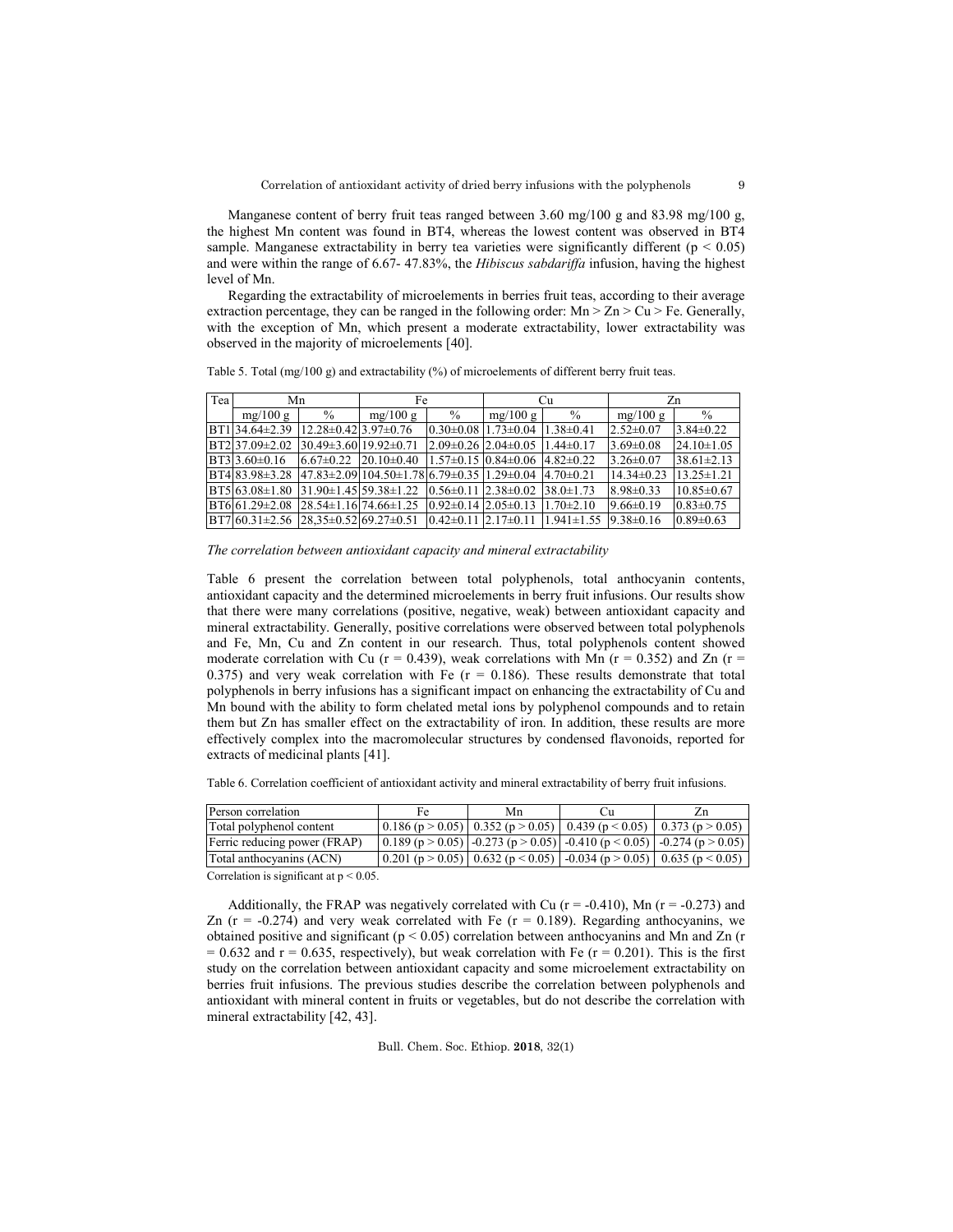#### **CONCLUSION**

The analyzed infusions, prepared according to the indications of the berry fruit teas producers, have a poor to medium polyphenols, anthocyanins and mineral elements content. There is a high, positive and significant correlation  $(r = 0.9465)$  between the FRAP values and TP content, meaning that the concentration of phenolic compounds may be a good indicator of the reducing capacity in the infusions. The significant antioxidant activities could recommend the infusions obtained from berry fruit teas as dietary supplements in winter time.

## **ACKNOWLEDGEMENT**

This work was supported by the Department of Pharmaceutical Sciences, University of Constantza.

#### **REFERENCES**

- 1. Folmer, F.; Basavaraju, U.; Jaspars, M.; Hold, G.; Omar-El, E.; Mario Dicato M.; Marc-Diederich, D. Anticancer effects of bioactive berry compounds. *Phytochem. Rev*. **2014**, 13, 295–322.
- 2. Paredes-López, O.; Cervantes-Ceja, M.L.; Vigna-Pérez. M.; Hernández-Pérez, T. Berries: Improving human health and healthy aging, and promoting quality life: A review. *Plant Foods Human Nutr*. **2010**, 65, 299–308.
- 3. Zorenc, Z.; Veberic, R.; Stampar, F.; Koron, D.; Mikulic-Petkovsek, M. Changes in berry quality of northern highbush blueberry (*Vaccinium corymbosum* L.) during the harvest season. *Turk. J. Agric. For*. **2016**, 40, 855–867.
- 4. Rop, O.; Ercisli, S.; Mlcek, J.; Jurikova, T.; Hoza, I. Antioxidant and radical scavenging activities in fruits of 6 sea buckthorn (*Hippophae rhamnoides* L.) cultivars. *Turk. J. Agric. For.* **2014**, 38, 224–232.
- 5. Veberic, R.; Slatnar, A.; Bizjak, J.; Stampar, F.; Petkovsek-Mikulic, M. Anthocyanin composition of different wild and cultivated berry species. *Food Sci. Technol.* **2015**, 60, 509–517.
- 6. Gundogdu, M.; Kan, T.; Canan, I. Bioactive and antioxidant characteristics of blackberry cultivars from East Anatolia. *Turk. J. Agric. For.* **2016**, 40, 344–351.
- 7. Eichhorn, T.; Greten, H.J.; Thomas-Efferth, T. Self-medication with nutritional supplements and herbal over-the counter products*. Nat. Prod. Bioprospect*. **2011**, 1, 62–70.
- 8. Michalczyk, M.; Macura, R.; Matuszak. I. The effect of air-drying, freeze-drying and storage on the quality and antioxidant activity of some selected berries*. J. Food Process. Preserv.* **2009**, 33, 11–21.
- 9. Savikin, K.; Zdunic, G.; Jankovic, T.; Godevac, D.; Stanojkovic, T.; Pljevliakusic, D. Berry fruit teas: Phenolic composition and cytotoxic activity. *Food Res. Int.* **2014**, 62, 677–683
- 10. García-Rico, L.; Leyva-Perez, J.; Martin, E.; Jara-Marini, M.E. Content and daily intake of copper, zinc, lead, cadmium, and mercury from dietary supplements in Mexico. *Food Chem. Toxicol.* **2007**, 45, 1599–1605.
- 11. Jeszka-Skowwron, M.; Krawczyk, M.; Zgola-Grzeskowiak, A. Determination of antioxidant activity, rutin, quercetin, phenolic acids and trace elements in tea infusions: Influence of citric acid addition on extraction of metals. *J. Food Compos. Anal.* **2015**, 40, 70–77.
- 12. Giusti, M.M.; Wrolstod, R.E. *Characterization and Measurement of Anthocyanins by UV-Visible Spectroscopy* in *Handbook of Food Analytical Chemistry*, John Wily and Sons: New Jersey; **2001**; pp 19-31.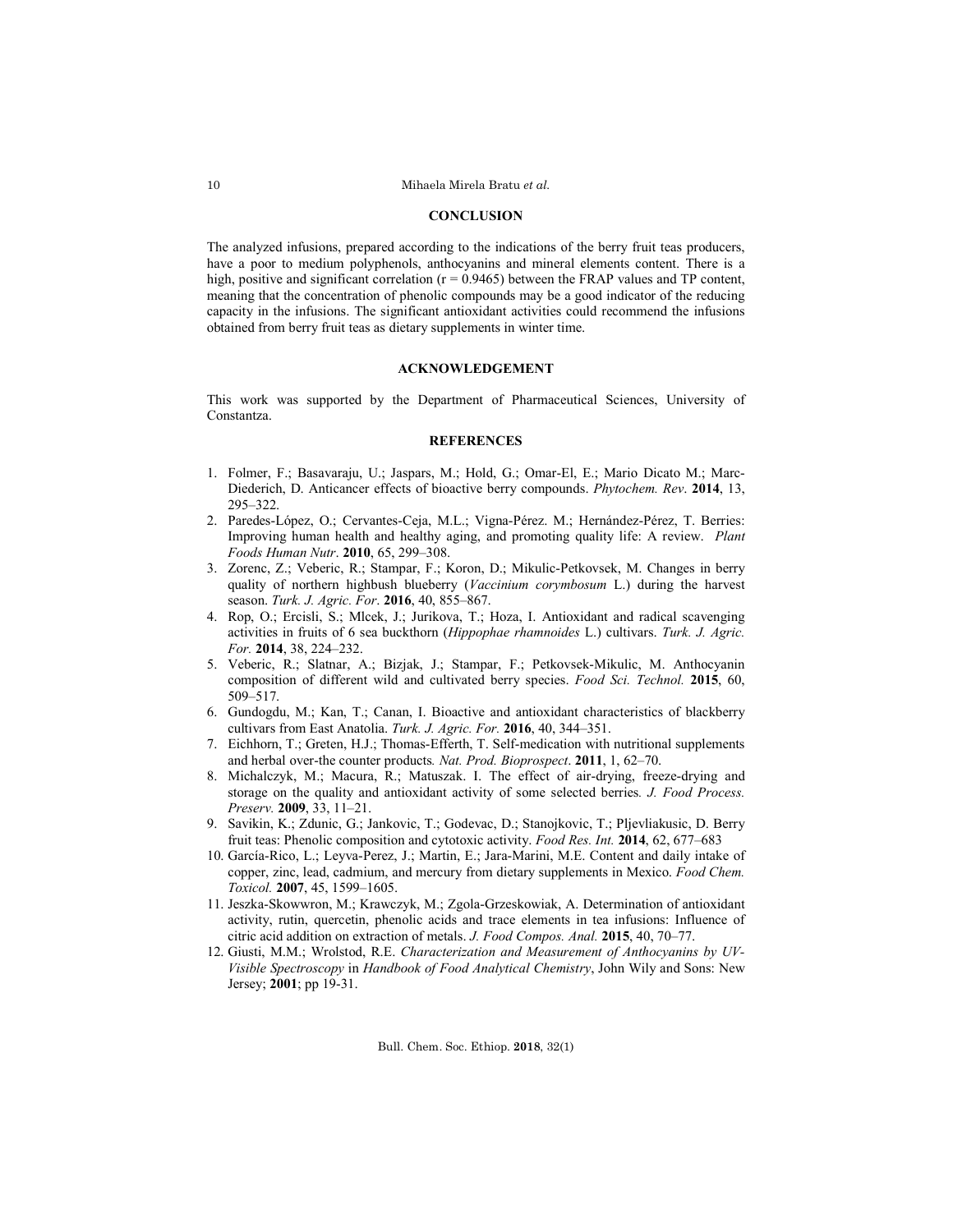- 13. Singleton,V.L.; Oethofer, R.; Lamela-Raventos, R.M. Analysis of total phenols and other oxidation substrates and antioxidants by means of folin-ciocalteu reagent. *Methods Enzymol.* **1999**, 299, 152–178.
- 14. United States Pharmacopeia and National Formulary (USP 30-NF 25), Rockville, MD: *United States Pharmacopeia Convention* **2007**, 28, 914–918.
- 15. Benzie, I.F.; Szeto, Y.T. Total antioxidant capacity of tea by ferric reducing antioxidant power assay. *J. Agric. Food Chem*. **1999**, 47, 630–636.
- 16. AOAC *Official methods of analysis of the Association of Official Analytical Chemists (AOAC)* 15th ed*.*, AOAC, International: Arlington, Virginia, USA; **1990**; p 1298.
- 17. Ogunkunle, A.T.J.; Bello, O.S.; Ojofeitimi, O.S. Determination of heavy metal contamination of street-vended fruits and vegetables in Lagos state, Nigeria. *Int. Food Res. J.* **2014**, 21, 1725–1730.
- 18. Bowen-Forbes, C.S.; Zhang, Y.; Nair, M.G. Anthocyanin content, antioxidant, antiinflammatory and anticancer properties of blackberry and raspberry fruits. *J. Food Compos. Anal.* **2010**, 23, 554–560.
- 19. Teleszko, M.; Nowicka, P.; Wojdylo, A. Effect of cultivar and storage temperature on identification and stability of polyphenols in strawberry cloudy juices. *J. Food Compos. Anal.* **2016**, 54, 10–19.
- 20. Belscak, A; Bukovaci, N.; Piljac-Zegarac, J. The influence of ascorbic acid and honey addition on the antioxidant properties of fruit tea infusions; antioxidants in fruit tea infusions. *J. Food Biochem.* **2011**, 35, 195–212.
- 21. Salah, A.M.; Gathumbi, J.; Vierling, W. Inhibition of intestinal motility by methanol extracts of *Hibiscus sabdariffa* L. (*Malvaceae*) in rats. *Phytother. Res*. **2002**, 16, 283–285.
- 22. Rodríguez-Medina, I.C.; Beltrán-Debón, R.; Micol Molina, V.; Alonso-Villaverde, C. Joven, J.; Menéndez, J.A.; Segura-Carretero, A.; Fernández-Gutiérrez, A. Direct characterization of aqueous extract of Hibiscus sabdariffa using HPLC with diode array detection coupled to ESI and ion trap MS. *J. Sep. Sci.* **2009**, 32, 3441–3448
- 23. Rösch, D.; Bergmann, M.; Knorr, D.; Kroh.; L.W. Structure-antioxidant efficiency relationships of phenolic compounds and their contribution to the antioxidant activity of sea buckthorn juice. *J. Agric. Food Chem.* **2003**, 51, 4233–4239.
- 24. Tumbas, Vesna T.; Čanadanović-Brunet, J.M.; Četojević-Simin, D.D.; Ćetković, G.S.; Ðilas, S.M.; Gille, L. Effect of rosehip (*Rosa canina L*.) phytochemicals on stable free radicals and human cancer cells. *J. Sci. Food Agric.* **2012**, 92, 1273–1281.
- 25. Pulido, R.; Bravo, L.; Saura-Calixto, F. Antioxidant activity of dietary polyphenols as determined by a modified ferric reducing/antioxidant power assay. *J. Agric. Food Chem.* **2000**, 48, 3396–3402.
- 26. Buricova, L.; Reblova, Z. Czech medicinal plants as possible sources of antioxidants. *Czech J. Food Sci*. **2007**, 26, 132–138.
- 27. Imeh, U.; Khokhar, S. Distribution of conjugated and free phenols in fruits: Antioxidant activity and cultivar variations. *J. Agric. Food Chem.* **2000**, 50, 6301–6306.
- 28. Canan, I.; Gundogdu, M.; Seday U.; Oluk, C.A.; Karasahin, Z.; Eroglu, E.C.; Yazici, E.; Unlu, M. Determination of antioxidant, total phenolic, total carotenoid, lycopene, ascorbic acid, and sugar contents of citrus species and mandarin hybrids. *Turk. J. Agric. For*. **2016**, 40, 894–899.
- 29. Hegedus, A.; Engel, R.; Abrankó, L.; Balogh, E.; Blázovics, A.; Hermán, R.; Halasz, J.; Ercisli, S.; Pedryc, A.; Stefanovits-Bányai, É. Antioxidant and antiradical capacities in apricot (*Prunus armeniaca* L.) fruits: Variations from genotypes, years, and analytical methods. *J. Food Sci.* **2010**, 75, C722–730.
- 30. Pellegrini, N.; Serafini, M.; Colombi, B.; Del Rio, D.; Salvatore, S.; Bianchi, M.; Brighenti, F. Total antioxidant capacity of plant foods, beverages and oils consumed in Italy assessed by three different in vitro assays. *J. Nutr*. **2003**, 133, 2812–2819.